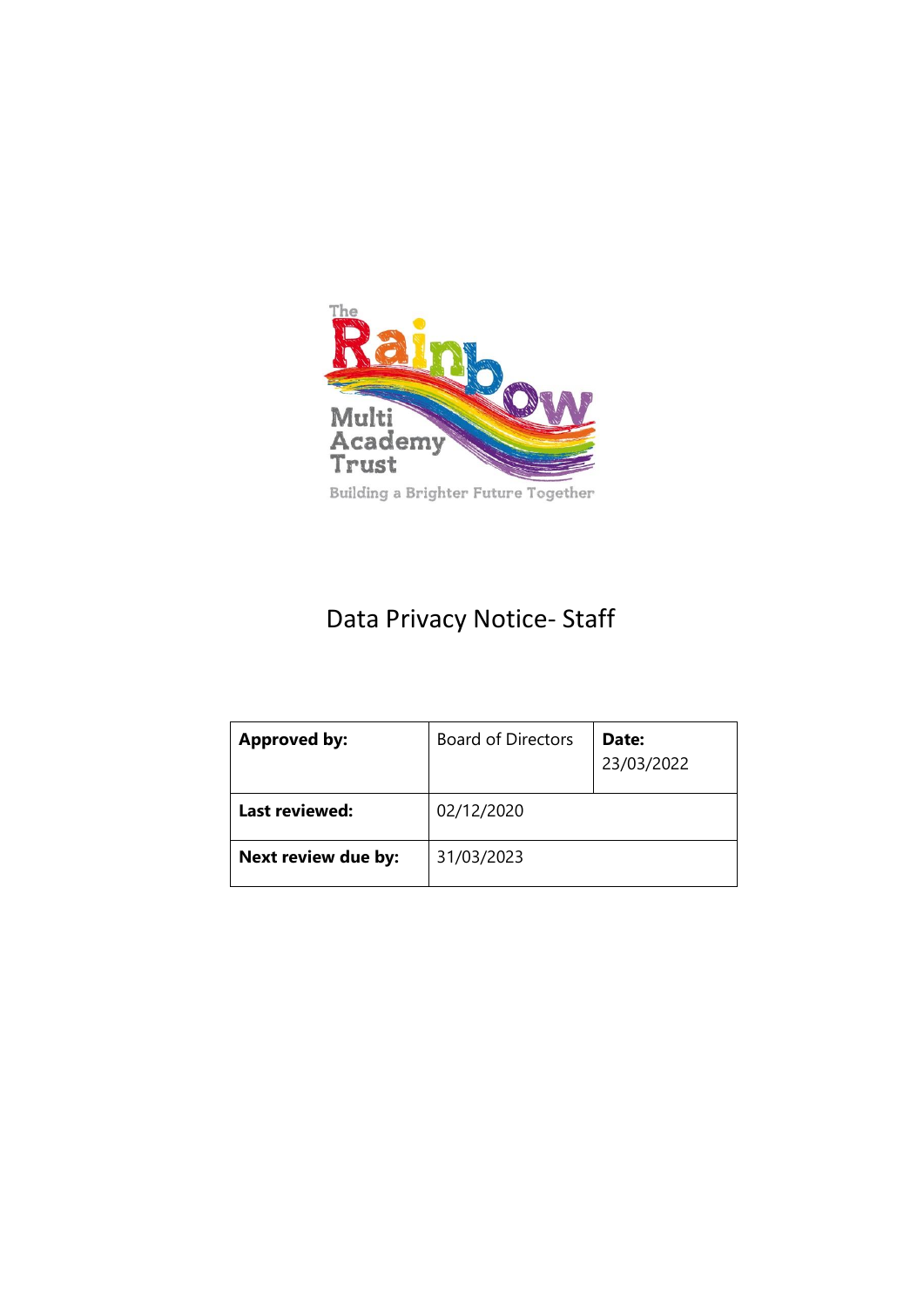We, The Rainbow Multi Academy Trust of Unit 7, King Edward Mine, Troon, Camborne, Cornwall, TR14 9HW, are the 'Data Controller' for the purposes of UK data protection law. Our Data Protection Officer is Glyn Pascoe (see 'Contact us' section below).

## **1.1 What is a 'privacy notice'?**

A privacy notice is often called a 'fair processing notice' and is designed to inform individuals when data about them is collected, held and processed.

Typical examples of personal data are:

- Contact details such as name, address, phone numbers, email addresses
- Date of birth
- Marital status
- Gender
- Country of birth
- National Insurance number
- Emergency contact information
- HR related aspects such as salary, tax status, annual leave, pension and benefits, recruitment information including right to work documentation, references, CV and any other documents relating to the recruitment process
- Qualifications and employment records, including work history, working hours along with training and professional memberships
- Financial details such as bank account information
- Work-related performance information including supporting evidence relating to disciplinary procedures, absence and related data
- Supporting collateral for the above, e.g. driving license, passport, birth certificate, photographs
- CCTV footage collected from our site(s)
- Usage data relating to interactions with our IT systems

The above should be viewed as a non-exhaustive list and additional data may be stored where it is deemed relevant.

We may also collect, store and use information about you that falls into 'special categories' of more sensitive personal data. This includes information about (where applicable):

- Diversity and equal opportunity monitoring information this can include race, ethnicity, religious beliefs, sexual orientation and political opinions
- Trade union membership
- Health, including any medical conditions, and sickness records

We may also collect, use, store and share (when appropriate) information regarding criminal convictions and offences.

We may also hold data about you that we have received from other organisations, including other education institutes, social services and the Disclosure and Barring Service (DBS) in respect of criminal offence information.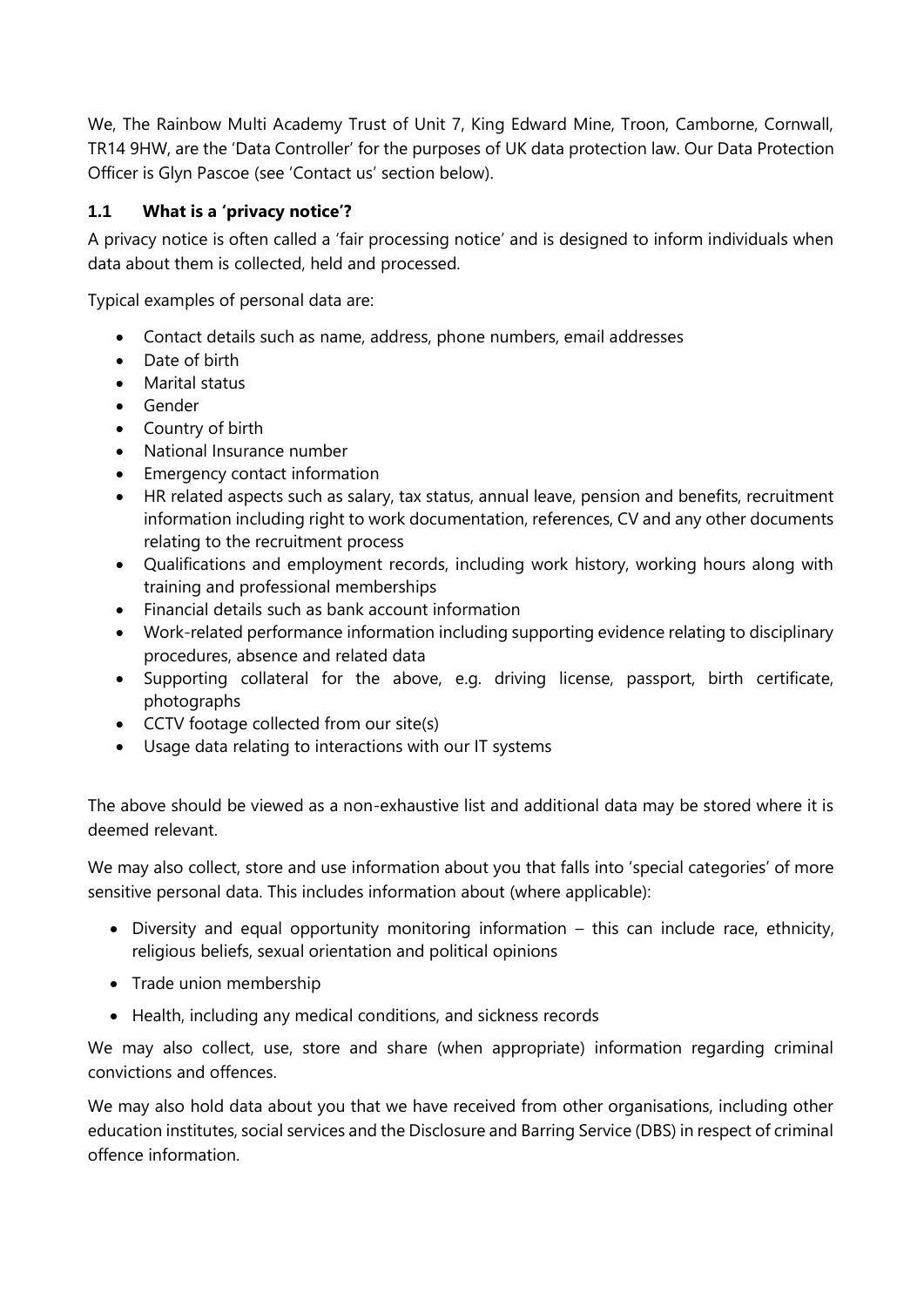#### **1.2 What is the purpose of holding the data?**

- To enable financial transactions e.g. payroll and/or billing along with modelling
- Statutory reporting e.g. to demonstrate equal opportunities employment
- To support efficient administration (e.g. performance reviews and workforce data)
- To provide safe recruitment in line with government/group/local authority best practise
- Support the work of the School Teachers' Review Body

## **1.3 Use of personal data in automated decision making and profiling?**

We do not process and personal data through automated decision making or profiling.

## **1.4 Use of personal data for marketing?**

Where consent has been received, we may send marketing and information by email, SMS or post promoting Multi Academy Trust events, campaigns, charitable causes or services that may be of interest.

To opt out of receiving such communications please contact the Data Protection Representative.

## **1.5 What is our lawful purpose?**

Data must only be collected and processed when allowable by law. Typically, this is when:

- We are required to hold / process data to fulfil a contract or deliver a service
- We are required to hold / process data to comply with legal obligations
- We are required to hold / process data to comply with your vital interests
- It is in the public interest to do so

In addition to the above, it is allowable to hold/process personal data when we have received explicit consent to do so and/or to protect your or someone else's vital interests.

Where you have provided us with consent to use your data, you may withdraw this consent at any time. We will make this clear when requesting your consent and explain how you go about withdrawing consent if you wish to do so.

Some of the reasons listed above for collecting and using personal information about you overlap, and there may be several grounds which justify the academy's use of your data.

Processing criminal convictions and sensitive information; we collect, use and hold sensitive information such as criminal convictions on the lawful basis of contract, legal obligation and public task.

# **1.6 What is our basis for using special category data?**

We only collect, store and process special category data when we have both a lawful basis and one of the below conditions for processing as set out in UK data protection law:

- Explicit consent has been obtained
- Protecting an individual's vital interests in emergency cases where you are physically or legally incapable of giving consent
- The data has already been made public by you
- Processing for legal claims
- Processing for substantial public interest as defined in legislations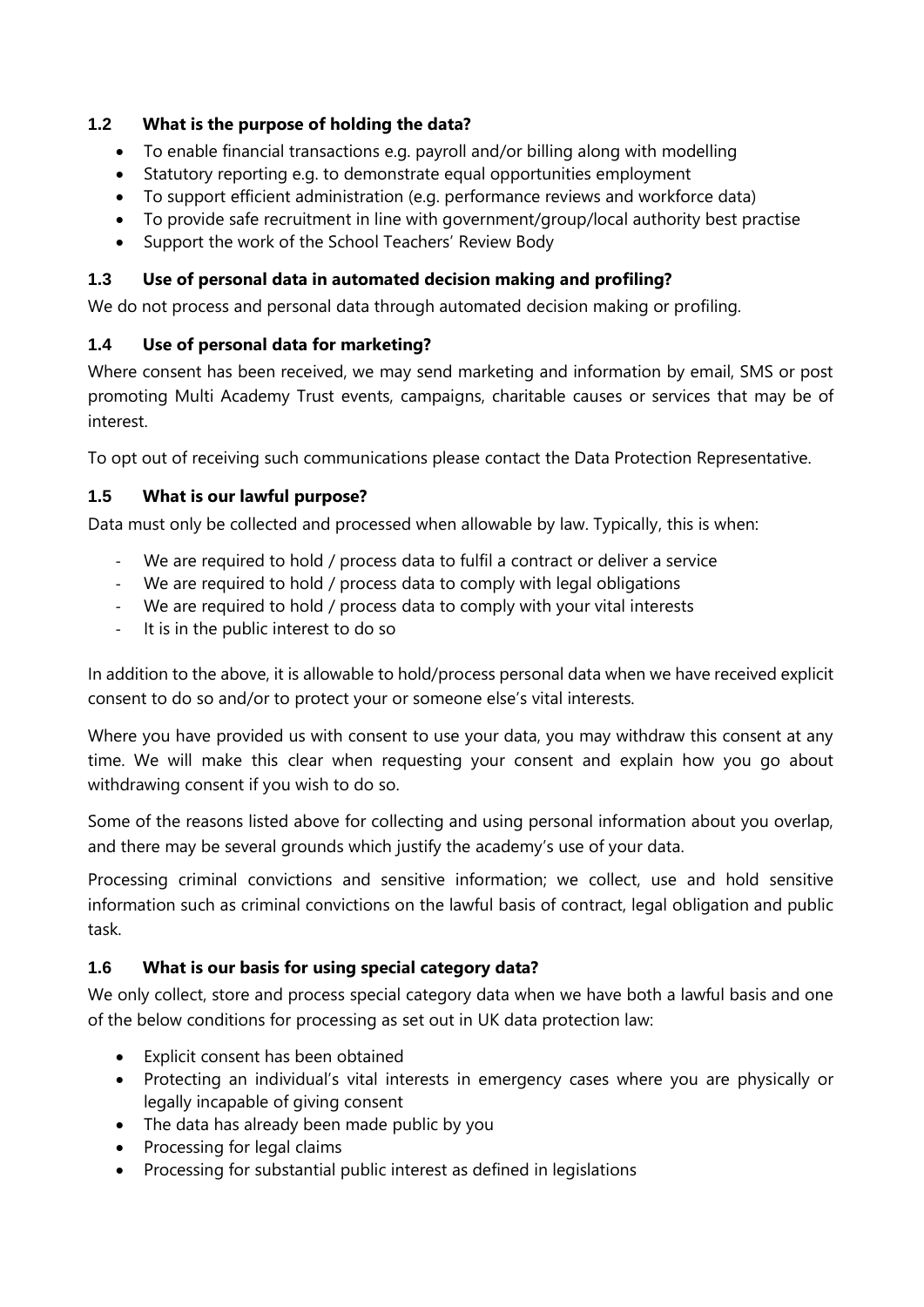- Processing for health or social care purposes, and the processing is done by or under the direction of a health or social work professional or by another person obliged to confidentially under law
- Processing for public health reasons, and the processing is done by or under the direction of a health professional or by another person obliged to confidentially under law
- Processing for archiving purposes, scientific or historical research purposes or for statistical purposes and the processing is in the public interest.
- Performing an obligation or right in relation to employment, social security or social protection law

Criminal offence data is only collected, stored and processed when we have both a lawful basis and one of the below conditions for processing as set out in UK data protection law:

- Consent has been obtained
- Protecting an individual's vital interests in emergency cases where you are physically or legally incapable of giving consent
- The data has already been made public by you
- Processing it for or in connection with legal proceedings, to obtain legal advice or exercise or defence of establishment legal rights
- Processing for reasons of substantial public interest as defined in legislation

# **1.7 How is information collected?**

Personal data will fall into two categories: mandatory (in as much as you must comply with the request to provide the data) and optional (where there is a choice whether to supply information or not). As a Data Controller, we must highlight to you which of the above scenarios is applicable.

Most of the data we hold about you will come from you, but we may also hold data about you from:

- Local authorities
- Government departments or agencies
- Police, courts, tribunals

## **1.8 How is data stored?**

Personal data is kept secure and may only be used for the purposes relevant to administering your employment. At the point of your employment being terminated by either party, the data will be subject to our standard retention period followed by secure disposal.

A copy of this schedule can be obtained from the [Information and Records Ma](http://irms.org.uk/?page=schoolstoolkit&terms=%22toolkit+and+schools%22)nagement Society's [Toolkit for Schools.](http://irms.org.uk/?page=schoolstoolkit&terms=%22toolkit+and+schools%22)

## **1.9 How we share your data**

Data will not be shared with any third party without your consent unless either allowable by law or indicated as part of our policies. Assuming either of the above apply, data can be shared with:

- Central government and our local authority (Cornwall) to meet our legal obligations to share certain information with them, such as safeguarding concerns
- The Department for Education to meet our legal obligations to share certain information with it, such as workforce census returns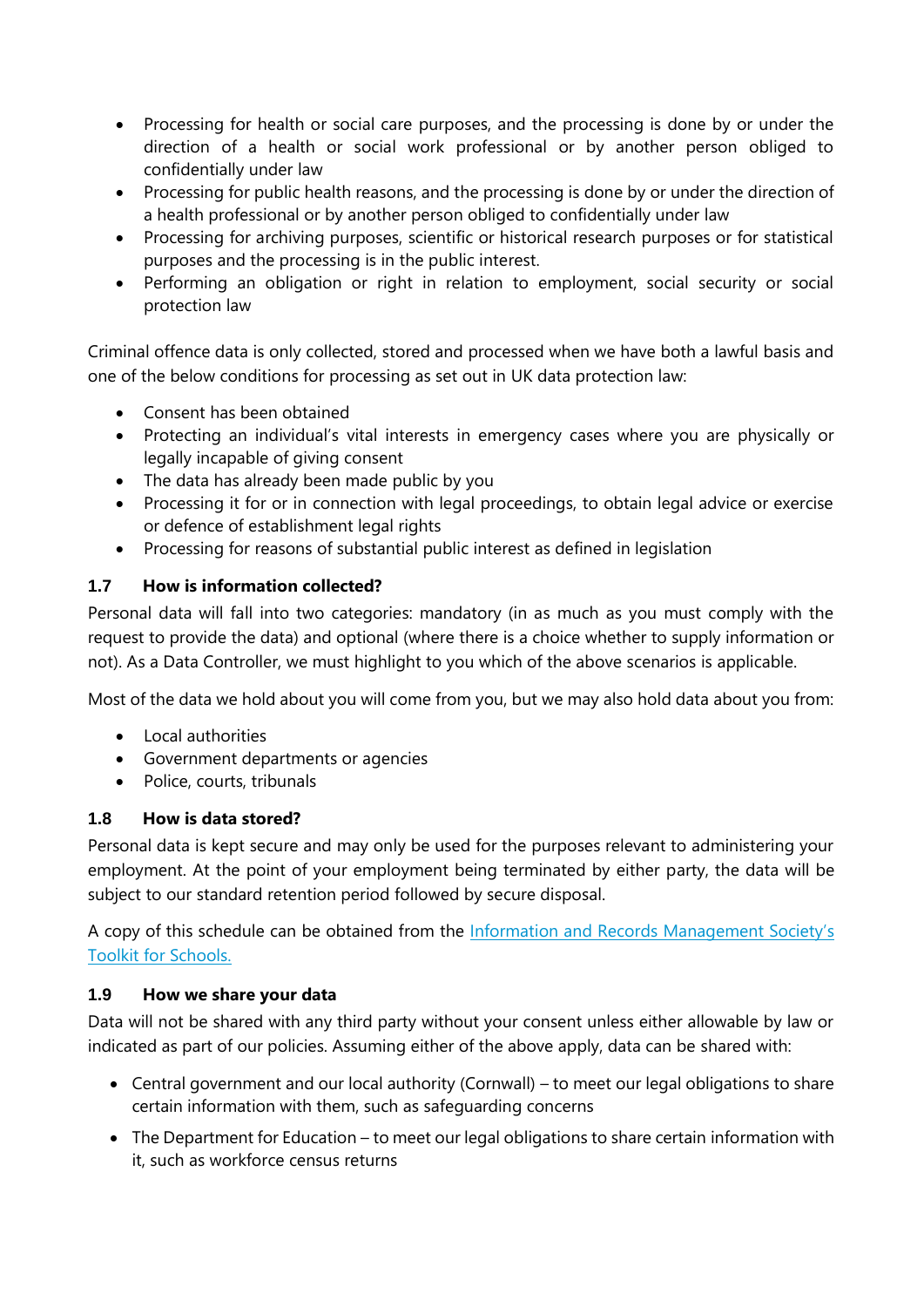- Our regulator Ofsted to meet our legal obligations such as safeguarding and assessment monitoring data etc.
- Suppliers and service providers to enable them to provide the service we have contracted them for such as contact information for text / SMS / app messaging services
- Financial organisations to enable them to provide the service we have contracted them for, such as bank account details to enable paying of invoices and monthly pay runs etc.
- Our auditors to meet our legal obligations and to assess the quality of our services, such as pay-related information
- Trade unions and associations to meet our legal obligations, such as safeguarding and HR employment aspects
- Professional advisers and consultants to support pupil learning and enable them to provide the service we have contracted them for, such as training needs/support and performance management
- Health authorities to meet our public task and vital interests of our staff.
- Health and social welfare organisations to meet our public tasks and vital interests of our staff.
- Police forces, courts, tribunals to meet our legal obligations to share certain information with them, such as safeguarding
- Employment and recruitment agencies to support safer recruitment obligations, such as number of days absent, safeguarding and any active disciplinary on file

Where allowable and appropriate, data may be transferred internationally in accordance with UK data protection law.

#### **1.10 How can I see what personal information is held about me? Your rights**

To gain access to a report of the data held about you, please complete a 'subject access request'. If we do hold information about you, we will provide the following information:

- A description of the data
- A reason for holding the data
- Where we obtained the data if not from you or your child
- How long the data will be retained for
- Whether the data has been shared and with whom
- Whether any automated decision-making has been applied
- A copy of the data in an intelligible format

Upon receiving the request, we will produce the report within 15 school days. To request access please contact your academy's Data Protection Representative.

## **1.11 Other rights**

As a data subject, you have the right to:

- Formally object to the use of your data if it is likely to cause or result in damage, upset or distress
- In certain circumstances have inaccurate data corrected, removed or restrictions placed on its processing
- In certain circumstances have the data we hold about you deleted or destroyed